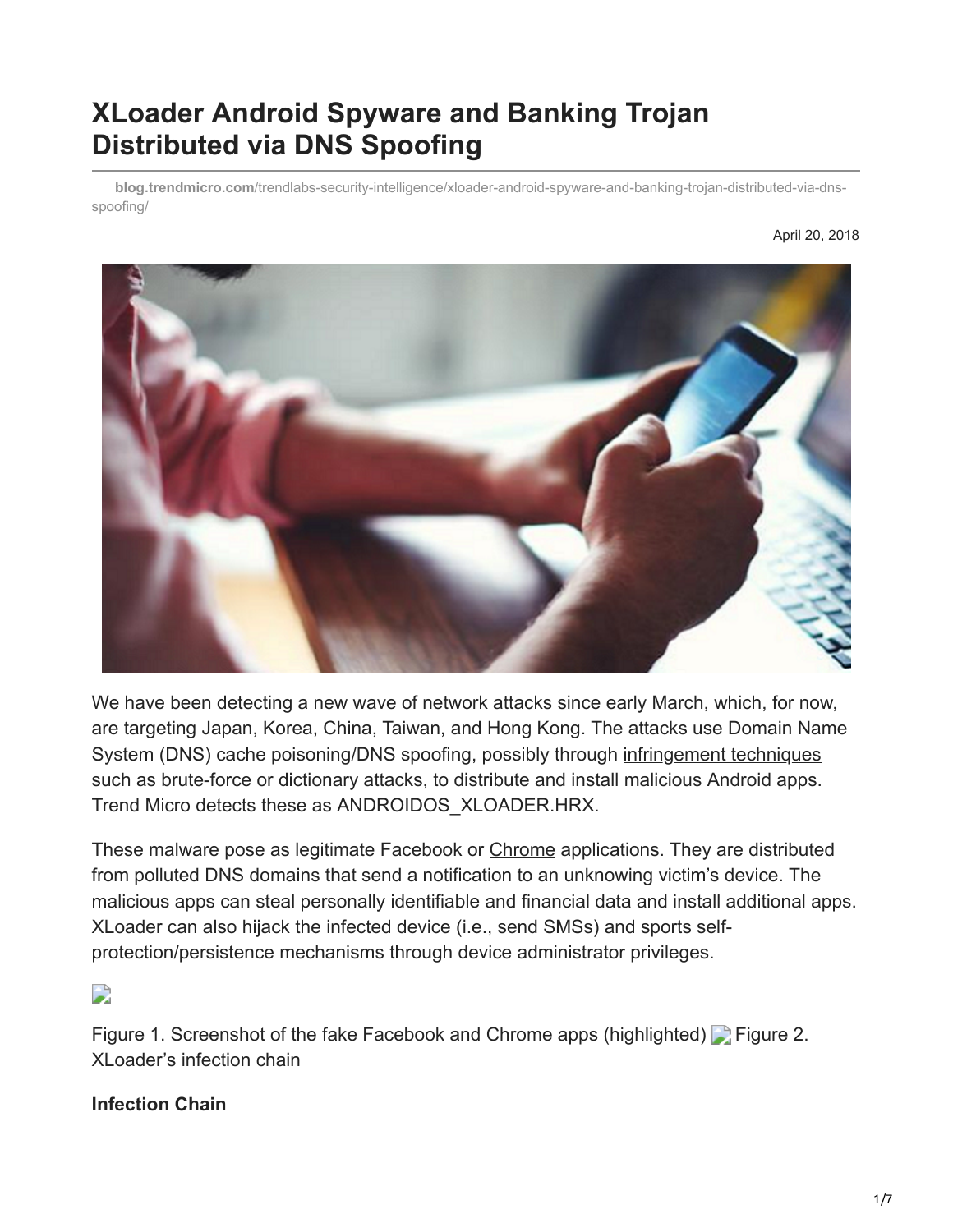As with our [earlier](http://blog.trendmicro.co.jp/archives/17170) [reports](http://blog.trendmicro.co.jp/archives/17181) in late March, the attack chain involves diverting internet traffic to attacker-specified domains by compromising and overwriting the router's DNS settings. A fake alert will notify and urge the user to access the malicious domain and download XLoader.

**[F](https://blog.trendmicro.com/content/dam/trendmicro/global/en/migrated/security-intelligence-migration-spreadsheet/trendlabs-security-intelligence/2018/04/xloader-android-dns-spoofing-3.png)igure 3. Screenshot of the fake notification on a spoofed/poisoned domain** 

### **Technical Analysis**

XLoader first loads the encrypted payload from *Assets/db* as *test.dex* to drop the necessary modules then requests for device administrator privileges. Once granted permission, it hides its icon from the launcher application list then starts a service that it keeps running in the background. The background service uses the [reflection](https://blog.trendmicro.com/trendlabs-security-intelligence/mobile-ransomware-protect/) technique (a [feature](http://www.oracle.com/technetwork/articles/java/javareflection-1536171.html) that allows the inspection and modification of Java-based programs' internal properties) to invoke the method *com.Loader.start* in the payload.

**[F](https://blog.trendmicro.com/content/dam/trendmicro/global/en/migrated/security-intelligence-migration-spreadsheet/trendlabs-security-intelligence/2018/04/xloader-android-dns-spoofing-4.png)igure 4. Code snippet showing the main malicious module invoked via the reflection** technique

## **Monitoring Broadcast Events**

XLoader registers many broadcast receivers in the payload dynamically (to monitor [broadcast events](https://developer.android.com/guide/components/broadcasts.html) sent between system and applications). Registering broadcast receivers enable XLoader to trigger its malicious routines. Here is a list of broadcast actions:

- android.provider.Telephony.SMS\_RECEIVED
- android.net.conn.CONNECTIVITY CHANGE
- android.intent.action.BATTERY CHANGED
- android.intent.action.USER\_PRESENT
- android.intent.action.PHONE STATE
- android.net.wifi.SCAN\_RESULTS
- android.intent.action.PACKAGE\_ADDED
- android.intent.action.PACKAGE\_REMOVED
- android.intent.action.SCREEN\_OFF
- android.intent.action.SCREEN\_ON
- android.media.RINGER\_MODE\_CHANGED
- android.sms.msg.action.SMS SEND
- android.sms.msg.action.SMS\_DELIVERED

### **Creating a Web Server to Phish**

XLoader creates a provisional web server to receive the broadcast events. It can also create a simple HTTP server on the infected device to deceive victims. It shows a web [phishing](https://www.trendmicro.com/vinfo/us/security/news/cybercrime-and-digital-threats/best-practices-identifying-and-mitigating-phishing-attacks) page whenever the affected device receives a broadcast event (i.e., if a new package is installed or if the device's screen is on) to steal personal data, such as those keyed in for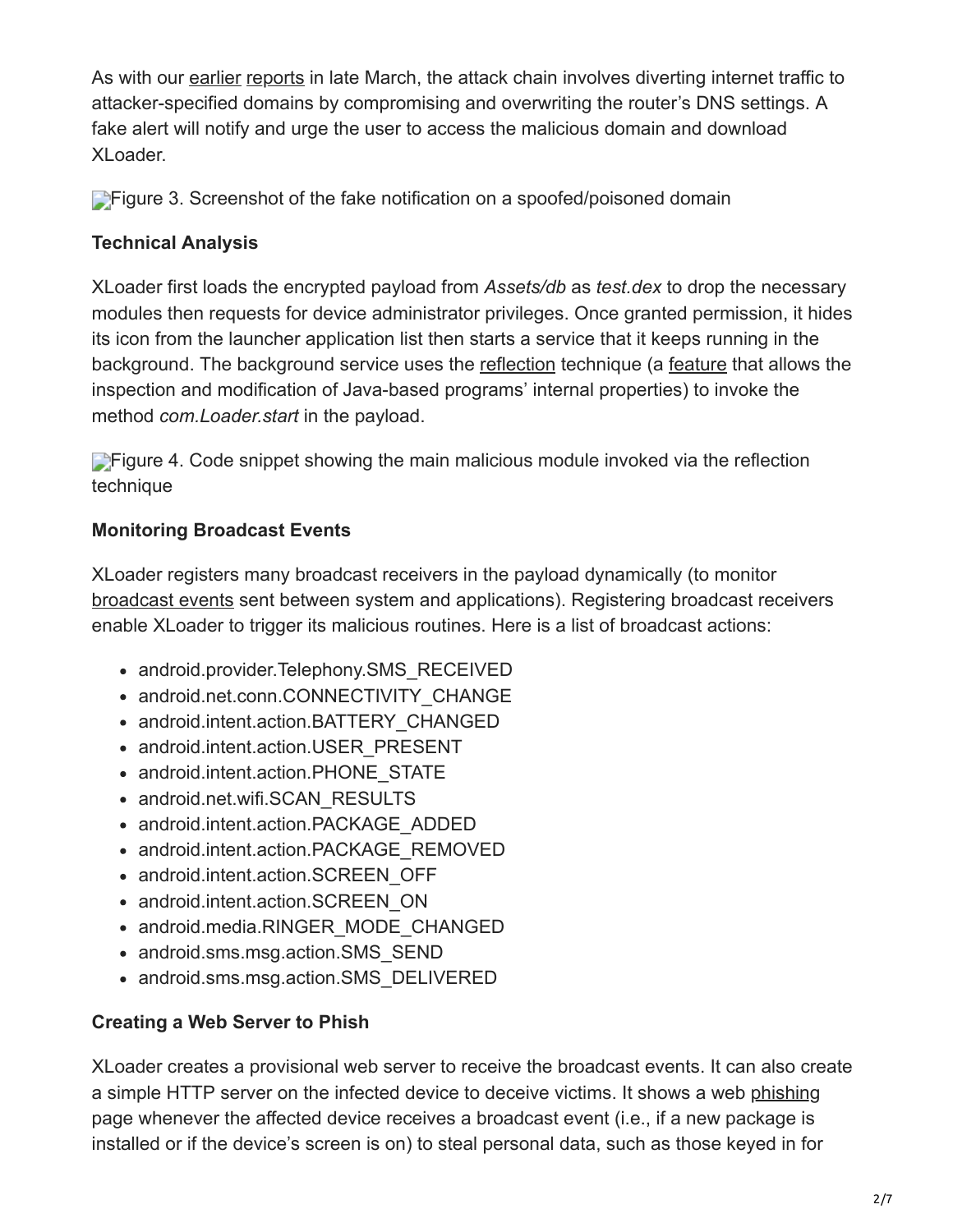banking apps. The phishing page is translated in Korean, Japanese, Chinese, and English, which are hardcoded in the payload. It will appear differently to users depending on the language set on the device.

**[F](https://blog.trendmicro.com/content/dam/trendmicro/global/en/migrated/security-intelligence-migration-spreadsheet/trendlabs-security-intelligence/2018/04/xloader-android-dns-spoofing-5.png)igure 5. Screenshot of the phishing page (in Japanese)** 

### **XLoader as Spyware and Banking Trojan**

XLoader can also collect information related to usage of apps installed in the device. Its datastealing capabilities include collecting SMSs after receiving an SMS-related broadcast event and covertly recording phone calls. XLoader can also hijack accounts linked to financial or game-related apps installed on the affected device.

**[F](https://blog.trendmicro.com/content/dam/trendmicro/global/en/migrated/security-intelligence-migration-spreadsheet/trendlabs-security-intelligence/2018/04/xloader-android-dns-spoofing-6.png)igure 6. Code Snippet showing how XLoader records phone calls** 

XLoader can also start other attacker-specified packages. A possible attack scenario involves replacing legitimate apps with repackaged or malicious versions. By monitoring the package installation broadcast event, XLoader can start their packages. This enables it to launch malicious apps without the user's awareness and explicit consent.

We reverse engineered XLoader and found that it appears to target South Korea-based banks and [game development companies](https://blog.trendmicro.com/trendlabs-security-intelligence/selling-online-gaming-currency-makes-way-attacks-enterprises/). XLoader also prevents victims from accessing the device's settings or using a known antivirus (AV) app in the country.

XLoader can also load multiple malicious modules to receive and execute commands from its remote command-and-control (C&C) server, as shown below:

 $\Box$ 

Figure 7. Screenshot showing XLoader's malicious modules

Here's a list of the modules and their functions:

- *sendSms*  send SMS/MMS to a specified address
- setWifi enable or disable Wi-Fi connection
- gcont collect all the device's contacts
- *lock*  currently just an input lock status in the settings (*pref*) file, but may be used as a screenlocking ransomware
- *bc*  collect all contacts from the Android device and SIM card
- setForward currently not implemented, but can be used to hijack the infected device
- getForward currently not implemented, but can be used to hijack the infected device
- hasPkg check the device whether a specified app is installed or not
- setRingerMode set the device's ringer mode
- setRecEnable set the device's ringer mode as silent
- *reqState*  get a detailed phone connection status, which includes activated network and Wi-Fi (with or without password)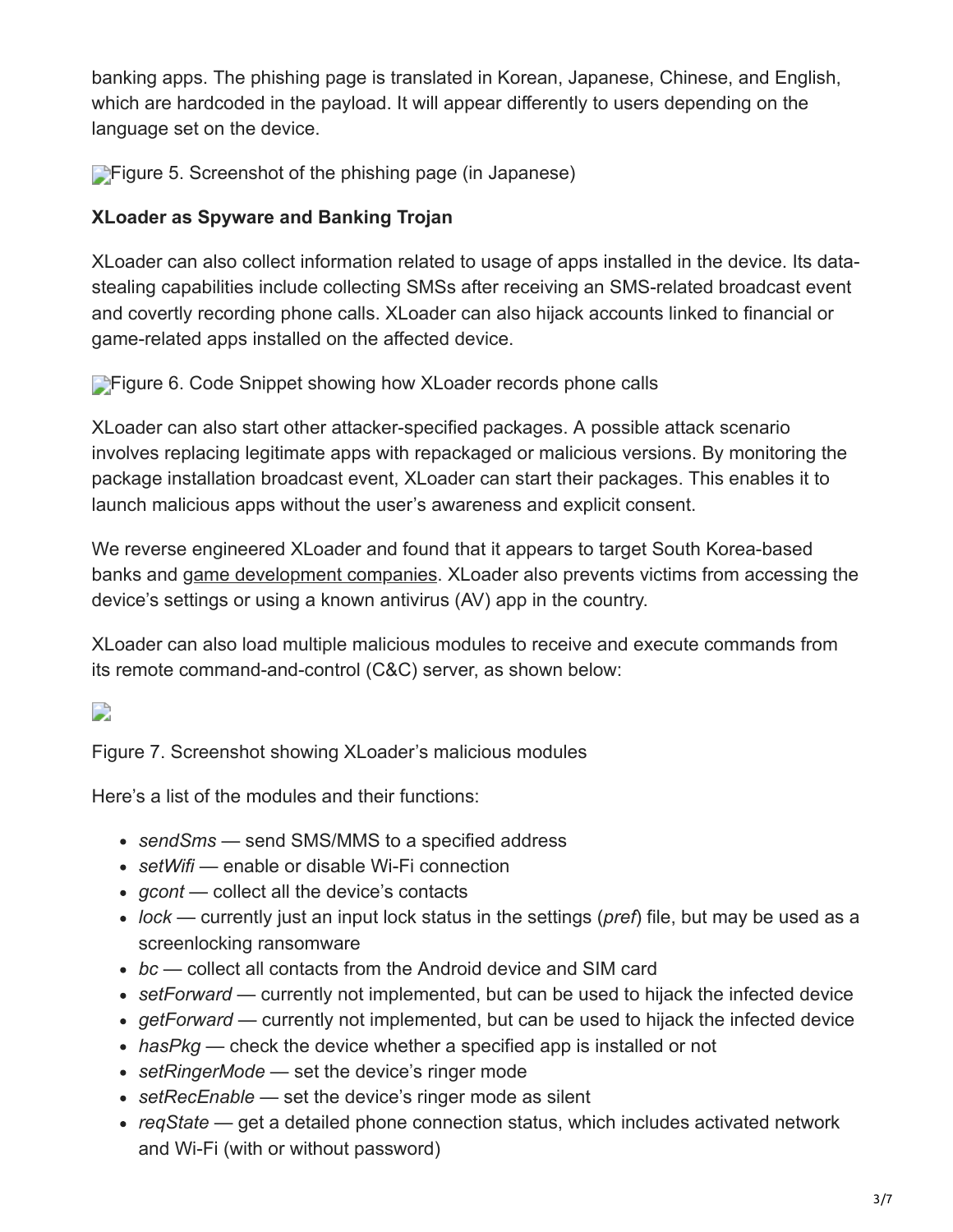- showHome force the device's back to the home screen
- *getnpki*: get files/content from the folder named NPKI (contains certificates related to financial transactions)
- *http*  access a specified network using *[HttpURLConnection](https://developer.android.com/reference/java/net/HttpURLConnection.html)*
- *onRecordAction*  simulate a number-dialed tone
- call call a specified number
- get apps get all the apps installed on the device
- show fs float window show a full-screen window for phishing

Of note is XLoader's abuse of the [WebSocket protocol](https://tools.ietf.org/html/rfc6455) (supported in many browsers and web applications) via *ws(WebSockets)* or *wss(WebSockets over SSL/TLS)* to communicate with its C&C servers. The URLs — abused as part of XLoader's C&C — are hidden in three webpages, and the C&C server that XLoader connects to differ per region.

The abuse of the WebSocket protocol provides XLoader with a persistent connection between clients and servers where data can be transported any time. XLoader abuses the MessagePack (a data interchange format) to package the stolen data and exfiltrate it via the WebSocket protocol for faster and more efficient transmission.

**[F](https://blog.trendmicro.com/content/dam/trendmicro/global/en/migrated/security-intelligence-migration-spreadsheet/trendlabs-security-intelligence/2018/04/xloader-android-dns-spoofing-8.png)igure 8. Screenshot showing one of the web pages with hidden C&C-related URL** 

**[F](https://blog.trendmicro.com/content/dam/trendmicro/global/en/migrated/security-intelligence-migration-spreadsheet/trendlabs-security-intelligence/2018/04/xloader-android-dns-spoofing-9.png)igure 9. Code snippet showing how XLoader parses the C&C URL** 

### **Mitigations**

XLoader will not download malicious apps if the Android device uses a mobile data connection. Nevertheless, users should practice proper [security hygiene](https://www.trendmicro.com/vinfo/us/security/news/internet-of-things/securing-routers-against-mirai-home-network-attacks) to mitigate threats that may take advantage of a home or business router's security gaps. Employ stronger credentials, for instance, to make them less susceptible to unauthorized access. Regularly update and patch the router's software and firmware to prevent exploits, and enable its builtin firewall.

For system administrators and information security professionals, configuring the router to be more resistant to attacks like [DNS cache poisoning](https://www.trendmicro.com/vinfo/us/security/news/cybercrime-and-digital-threats/infosec-guide-defending-against-man-in-the-middle-attacks) can help mitigate similar threats. Everyday users can do the same by [checking](http://sitesafety.trendmicro.com/) the router's DNS settings if they've been modified. Even threats like DNS cache poisoning employ social engineering, so users should also be more [prudent](https://www.trendmicro.com/vinfo/us/security/news/mobile-safety/best-practices-securing-your-mobile-device) against suspicious or unknown messages that have telltale signs of malware.

We have worked with Google and they ensure that [Google Play Protect](https://www.android.com/play-protect/) proactively catches apps of this nature. No instances of these apps were found in Google Play.

## **Trend Micro Solutions**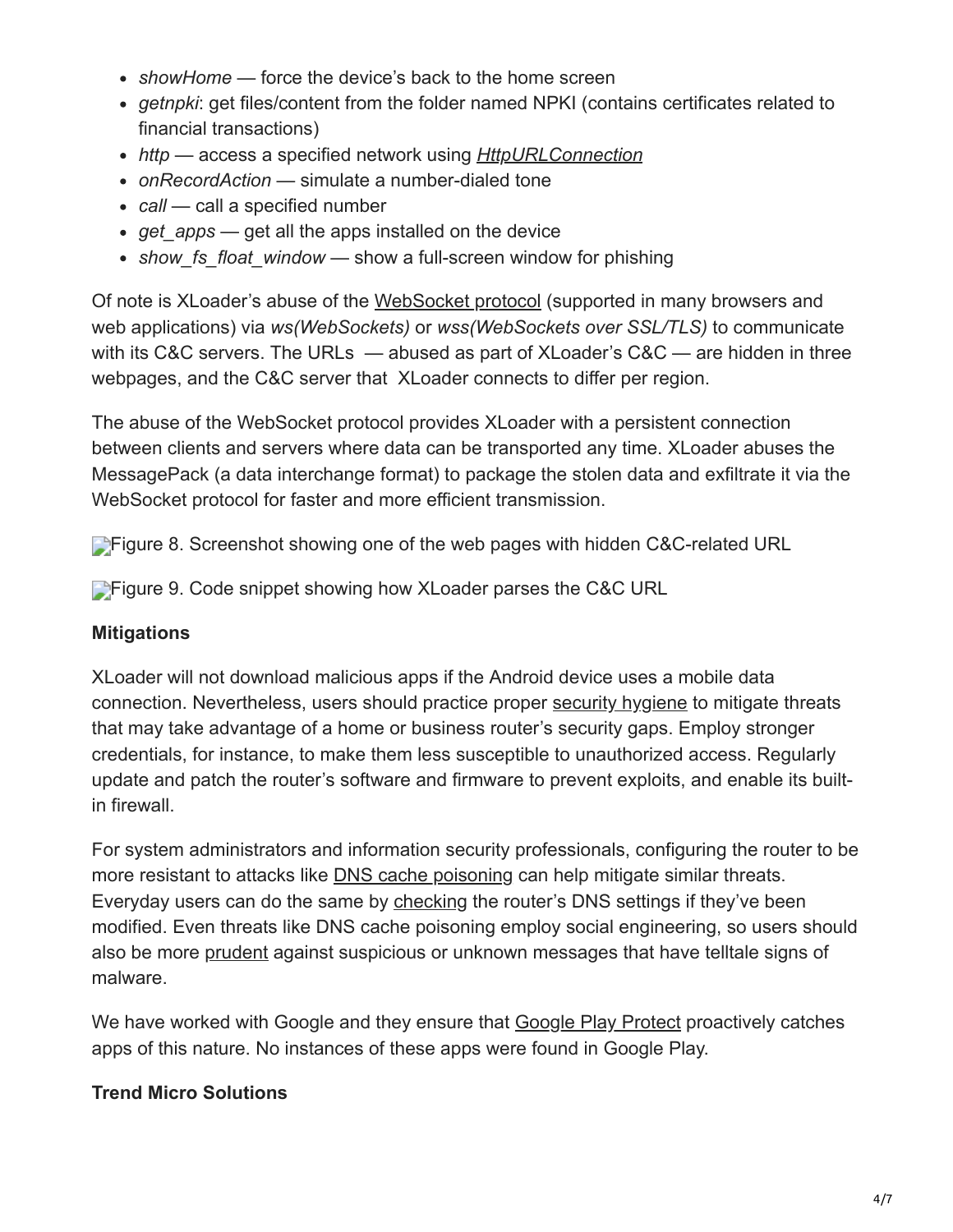[Trend Micro™ Mobile Security](https://blog.trendmicro.com/en_us/forHome/products/mobile-security.html) blocks malicious apps that may exploit this vulnerability. End users and enterprises can also benefit from its multilayered security capabilities that secure the device's data and privacy, and safeguard them from ransomware, fraudulent websites, and identity theft.

For organizations, [Trend Micro™ Mobile Security for Enterprise](https://blog.trendmicro.com/en_us/business/products/user-protection/sps/mobile.html) provides device, compliance and application management, data protection, and configuration provisioning. It also protects devices from attacks that leverage vulnerabilities, prevents unauthorized access to apps, and detects and blocks malware and access to fraudulent websites.

Trend Micro's [Mobile App Reputation Service](https://mars.trendmicro.com/) (MARS) covers Android threats using leading sandbox and machine learning technologies. It can protect users against malware, zero-day and known exploits, privacy leaks, and application vulnerability.

#### **Indicators of Compromise**

*Hashes detected as ANDROIDOS\_XLOADER.HRX (SHA-256):*

| Hash                                                                     | <b>Package</b>    | Label    |
|--------------------------------------------------------------------------|-------------------|----------|
| 0F49416B6BCB6E755D 999255FABB4C77C5EA<br>7DEDEB7E6CDB0925C4F23C1FB00E    | fddf.tre.hjgdsgkh | Chrome   |
| 958135E163E0518F24F BD1AF6EF18C30E30C1<br>A4DFB383FF47D111930 55D4CDCE   | fghdf.rtghj.hjkh  | Chrome   |
| C65318AA58C9091B938948B62C4B5D6E472376<br>97D8D2F96863F99EF17 7B6818D    | ghd.et.hds        | Chrome   |
| 62312475CF0EC1ED66F A29938C30D029BA2F02<br>BCD6B6ED5AC6C0E5DB E3626BF6   | gfhd.rewq.cvxbdf  | Chrome   |
| 17D1415176121AFF8C0020<br>C3A094B3D72F9802F5145<br>C80EBCA47DCFE10CC21F6 | gfdg.qwe.gsdg     | Facebook |
| 1849E8DFD9D1C03DBE6C<br>1464F9B05492012A6C14A0<br>A5B63FEB938F1C8B70309B | jfgh.rtw.ghm      | Facebook |
| AC0C7F59859B5DC3ACBC3<br>BACA6A6B0FD6ECD05375<br>D06995D7E28D3F6CB36322A | gwer.dfdf.cxv     | Facebook |
| B623DA28673A1934BD61DE<br>A94A88C37E5FBE9999ED3<br>D6BA311176D65F64C4A4D | ertt.fgh.nfg      | Facebook |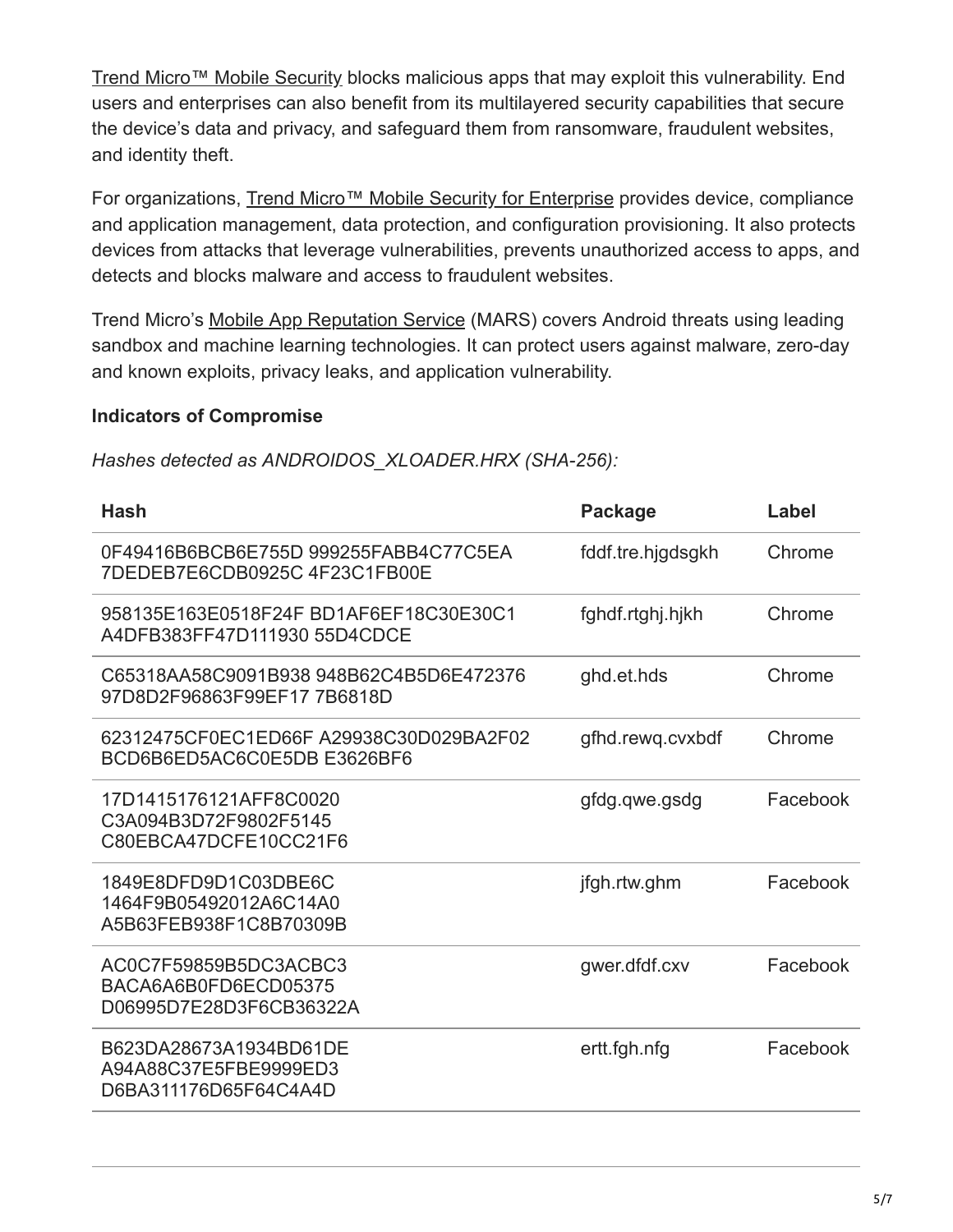| 4232B36C2B306A47B6C67D<br>5D949349024F57CDBC4516<br>3A2CA7B7DEE304229C2B | gfdg.qwe.gsdg       | Facebook |
|--------------------------------------------------------------------------|---------------------|----------|
| B8FB1857881F20E8E3223E<br>390E13E6DD97D47CABB81<br>870D51421C04631D63FC1 | ertt.fgh.nfg        | Facebook |
| AA183FDA57FDE0137AB931<br>F3729215956E6F9EE158D90<br>ED82151948F70DB841B | dfg67.as44f.cvx87df | Facebook |
| B125EA78FB390950893D14<br>6A51F513440314BE7648207 B59E5D0A1752740F273    | jfgh.rtw.ghm        | Facebook |
| 6690FBA689E5AE957E0D01<br>565BA8F849E0F6AA214F2F<br>93535D1A7C9C75030BD3 | ertt.fgh.nfg        | Facebook |
| E690C05F2AB668A661CD21<br>9E324291819D5F5646775C2<br>A17F3B3A03E79332A04 | tryrt.sdf.bfd       | Facebook |
| 4E32493E6C87B0E2EF3E6A<br>E32F5C32D75AE36C92524A<br>185EABC88FEA3C7938C8 | fddf.tre.hjgdsgkh   | Facebook |
| 82D7A496091BD8B0435359<br>BAFC9E7C923CF09BE58D3<br>ECC9C477E29E541811582 | trghj.asdf.cvxebdf  | Facebook |
| E1FB10B714420F23F1BB09B<br>6C4C55B674B6EFD93685EE<br>7D1D4574C7FA8B39A94 | trghj.asdf.cvxebdf  | Facebook |
| CC2617D7D904986B83BAF7<br>843DB6969151363000678E8<br>DA599EDBF6CF23CB827 | jfgh.rtw.ghm        | Facebook |
| 3698DF22E8A4656FC53BD2<br>BDE2DA74DD9DA90083481<br>29347D5D3E6F976FABA6C | trghj.asdf.cvxebdf  | Facebook |
| 065E266016A15BB639C31D<br>49511DBCD0ADC83261D03<br>C6652DFBFCAB611B9DB53 | trghj.asdf.cvxebdf  | Facebook |
| 6F20F227F79DEBFDAE322<br>33B59F4DC15C7FAF05036B<br>21E8CD46B24EBC52F0BF8 | gfdg.qwe.gsdg       | Facebook |